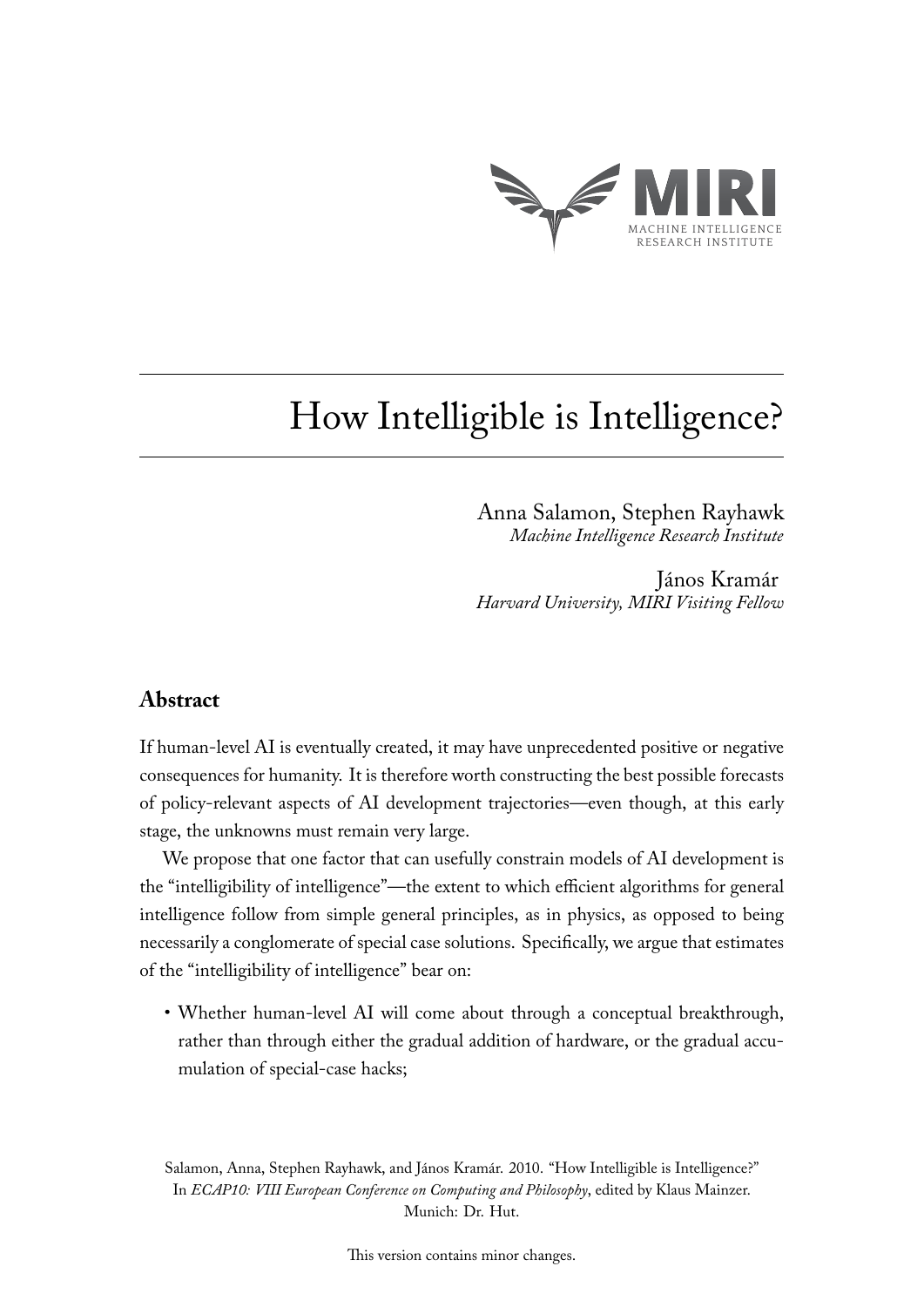- Whether the invention of human-level AI will, therefore, come without much warning;
- Whether, if AI progress comes through neuroscience, neuroscientific knowledge will enable brain-inspired human-level intelligences (as researchers "see why the brain works") before it enables whole brain emulation;
- Whether superhuman AIs, once created, will have a large advantage over humans in designing still more powerful AI algorithms;
- Whether AI intelligence growth may therefore be rather sudden past the human level; and
- Whether it may be humanly possible to understand intelligence well enough, and to design powerful AI architectures that are sufficiently transparent, to create demonstrably safe AIs far above the human level.

The intelligibility of intelligence thus provides a means of constraining long-term AI forecasting by suggesting relationships between several unknowns in AI development trajectories. Also, we can improve our estimates of the intelligibility of intelligence, e.g. by examining the evolution of animal intelligence, and the track record of AI research to date.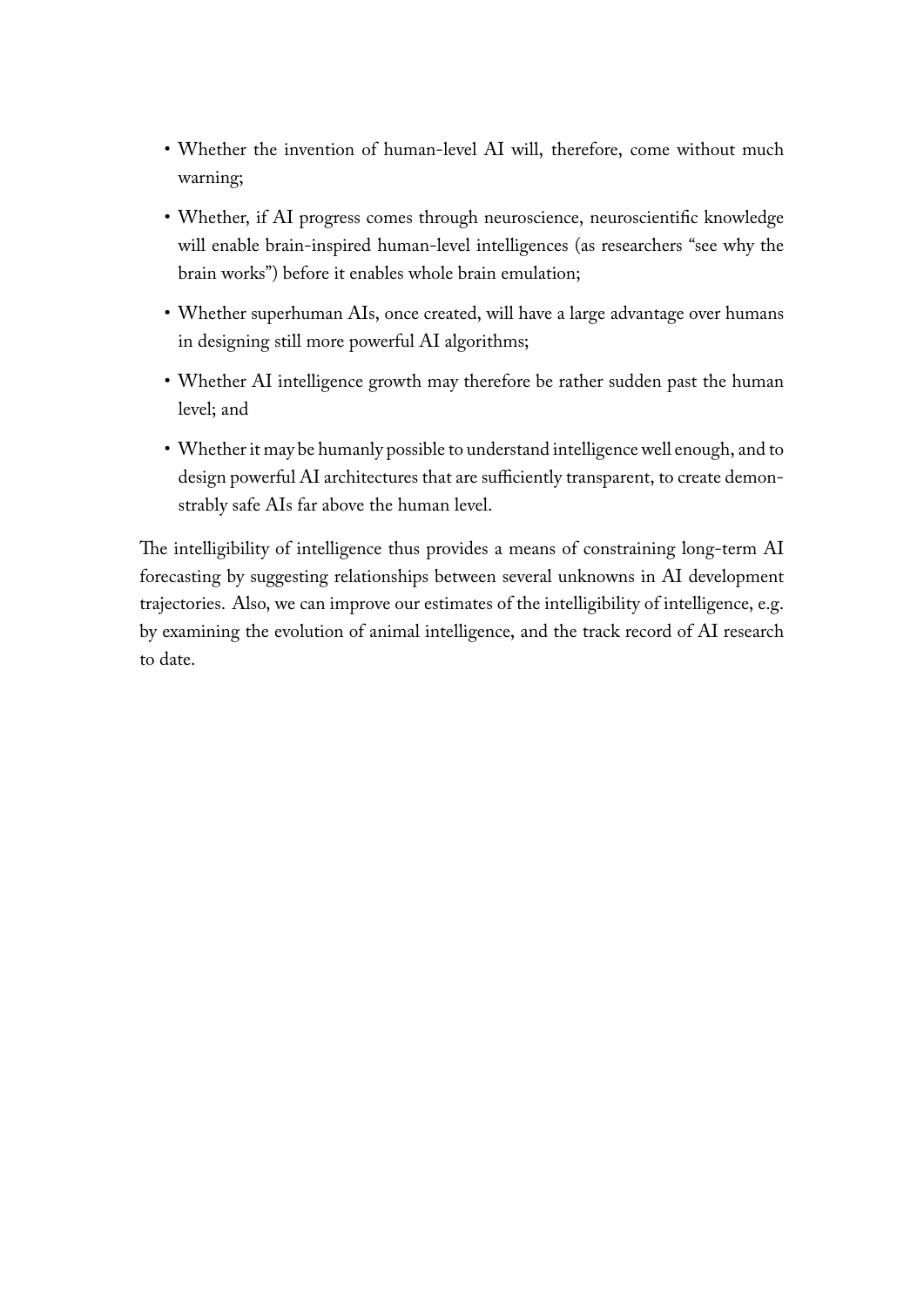# **1. Framing the Question**

McCarthy famously stated that "human level AI might require 1.7 Einsteins, 2 Maxwells, 5 Faradays and .3 Manhattan Projects, the project coming after the conceptual breakthroughs." That is, McCarthy suggested that the critical aspects of human-level intelligence could be expressed in a compact intelligible theory, analogous to a physical theory like special relativity, which could then be applied to artificial intelligence (AI). Others have argued that human intelligence is a "swiss army knife" of incremental special case solutions adapting humans to our specific environment (Cosmides and Tooby [1994\)](#page-7-0), without any single theoretically simple structure, suggesting that progress in AI will proceed by the gradual accumulation of fortuitous specialized techniques for more and more domains.

We can think of these views as differing with respect to the "intelligibility of intelligence." We propose that many disputes in forecasting the long-term development of AI reflect, at least in part, differing estimates of this intelligibility. Recognizing this common factor could help to improve our forecasts in the face of profound uncertainty. We discuss theoretical and empirical results bearing on the intelligibility of intelligence, and argue that they modestly favor a relatively high estimate.

# **2. Why the "Intelligibility of Intelligence" Matters for AI Forecasting**

Roughly speaking, the more intelligible AI design is, the more we should expect:

- That human-level AI will come about through a conceptual breakthrough, rather than through either the gradual addition of hardware, or the gradual accumulation of special-case hacks;
- That the invention of human-level AI will, therefore, come without much warning;
- That, if AI progress comes through neuroscience, neuroscientific knowledge will enable brain-inspired human-level intelligences (as researchers "see why the brain works") before it enables whole brain emulation (Sandberg and Bostrom [2008\)](#page-7-1);
- That superhuman AIs, once created, will have a large advantage over humans in designing still more powerful AI algorithms;
- That AI intelligence growth may therefore be rather sudden past the human level; and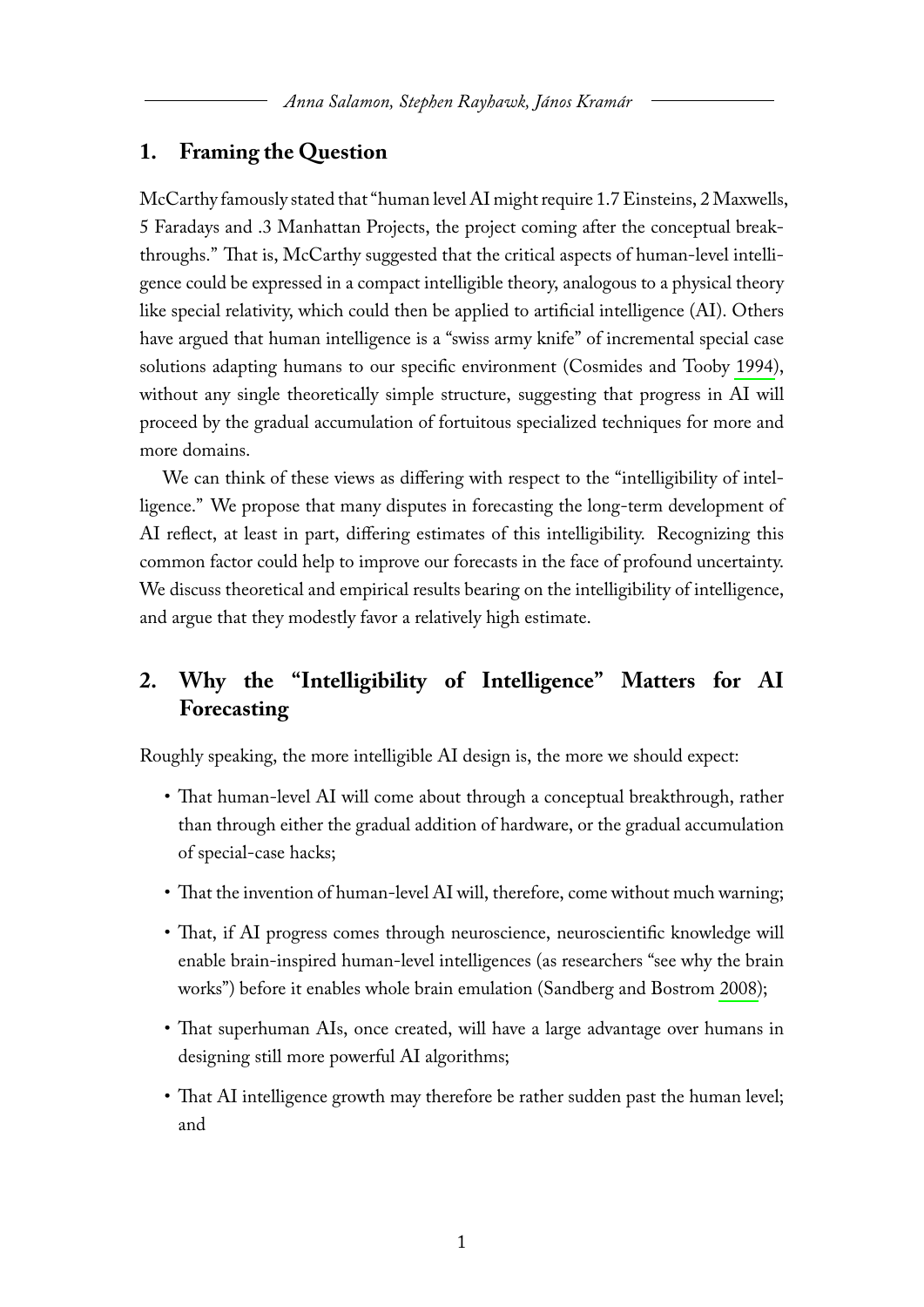• That it may be humanly possible to understand intelligence well enough, and to design powerful AI architectures that are sufficiently transparent, to create demonstrably safe AIs far above the human level.

Conversely, the less intelligible AI design is, the more one should expect that AI development will be gradual, will be based on black box technologies, will involve copying heuristics from the brain rather than duplicating evolution's computationally expensive brain-design search, and will be too complicated to allow proofs or advance control.

The intelligibility of intelligence thus provides a means of constraining long-term AI forecasting by suggesting relationships between several unknowns in AI development trajectories. Since human-level AI could have unprecedented positive or negative consequences for humanity (Yudkowsky [2008\)](#page-7-2), such constraints are worth seeking.

## **3. Relevant Theory**

#### **Intelligible, General-Purpose Hardware Designs**

Today's computers are intelligibly designed artifacts that can be repurposed relatively easily for many cognitive tasks. It is because such general-purpose hardware is practical that AI is plausible at all. The Church-Turing thesis, and the concept of Turinguniversal computing machines, give a partial account of why such hardware is possible. The reason this account is only partial is that it ignores the constant differences between Turing machines in the memory requirements, CPU time, and the code length needed to run a given program; since these constraints are strong (Wolpert [2001\)](#page-7-3), it is an interesting empirical finding that today's computers are in fact useful for many of the tasks we desire.

The existence of simple, intelligible, general-purpose hardware designs provides an update toward the intelligibility of intelligence insofar as: (1) efficient hardware design is part of the problem of AI design (since AIs need to run on some substrate), and (2) the track record of computer hardware design to date indicates that fairly simple hardware designs can work, even without specific rigging to the desired cognitive task.

#### **Intelligible, General-Purpose Learning Algorithms**

Algorithms can be designed that perform optimally on any data source, in the sense that, if the algorithm is given access to literally infinite computing power, then, in the limit as data goes to infinity, it will predict the data source at least as well as any other computable predictor (Legg [2008\)](#page-7-4). These "general purpose learning algorithms" are simple and intelligible. They fit easily in 100 lines of Python, indicating at least some intelligible structure to AI design. Similarly, algorithms can be designed which automate searches for efficient algorithms: for any problem in a class, they can find and execute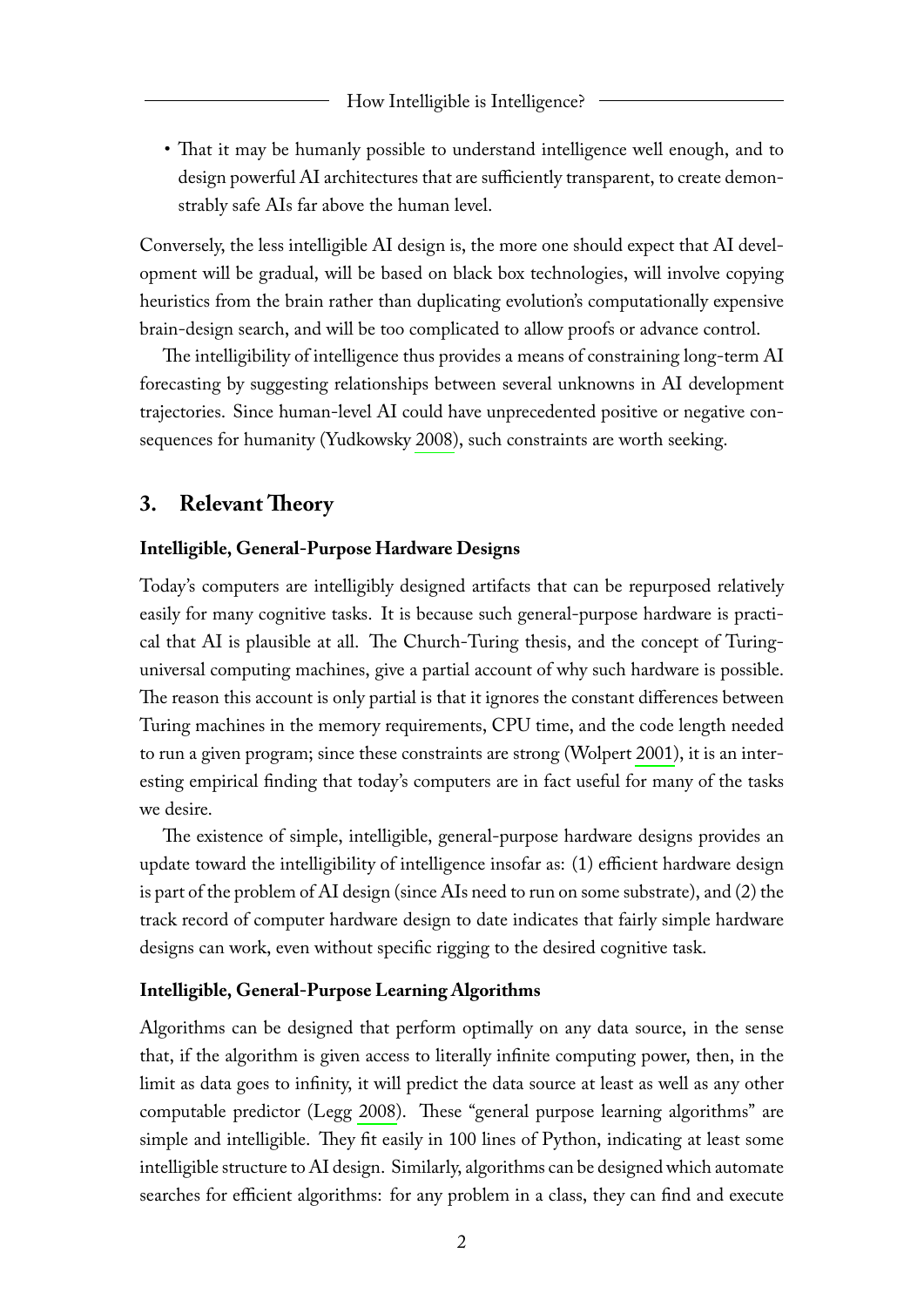a nearly optimal algorithm to solve that problem, using total run-time within a factor 5 of the shortest provable run-time bound of any finite algorithm for that class (relative to a fixed proof system), plus an impractically large, class-dependent additive constant (Hutter [2002\)](#page-7-5).

However, just as the Church-Turing thesis does not in itself tell us that versatile computers can be designed with realistic hardware constraints, Solomonoff induction does not in itself tell us whether there exist similarly general algorithms that can be run within realistic hardware constraints, nor whether any such efficient general algorithms are simple and intelligible.

#### **The No Free Lunch Theorems**

Given finite datasets, learning algorithms must make guesses that will pay off in some but not all possible worlds. In this framework, one algorithm is only "better" than another insofar as its bets are tuned to the environment in which it finds itself, as formalized by the "No Free Lunch Theorems for Machine Learning" (Wolpert and Macready [1997\)](#page-7-6). It is accordingly worth asking how much humans' success stems from such special-case tuning, rather than from a general ability to converge to any data source.

Perhaps the most interesting implication of the No Free Lunch Theorems is that if there is a sort of "general intelligence" which is useful for many learning tasks, there must be a complementary sort of "general intelligibility" which is present in all of those learning tasks. The meaningfulness and intelligibility of intelligence is thus closely tied to the existence of pervasive regularities in the outside world.

#### **Blum's Speedup Theorem**

Blum [\(1967\)](#page-7-7) proves that there is a limit to the power of any effective procedure for accelerating other computations. Applied to a complex world with computationally general physics, this suggests that there may always be some classes of physically real processes for which the fastest known prediction procedure is the process itself. Wolfram [\(2002\)](#page-7-8) makes nearly this argument in different terms, proposing a Principle of Computational Equivalence and a related notion of computational irreducibility. Intuitively, these ideas suggest that there is no finite intelligence which can gain predictive insight into every possible system.

#### **4. Relevant Empirical Evidence**

We can gather evidence concerning the intelligibility of intelligence by looking at: (1) the evolution of animal intelligence; (2) the creation of cultural patterns that boost the effective intelligence of human communities; and (3) the track record of AI research to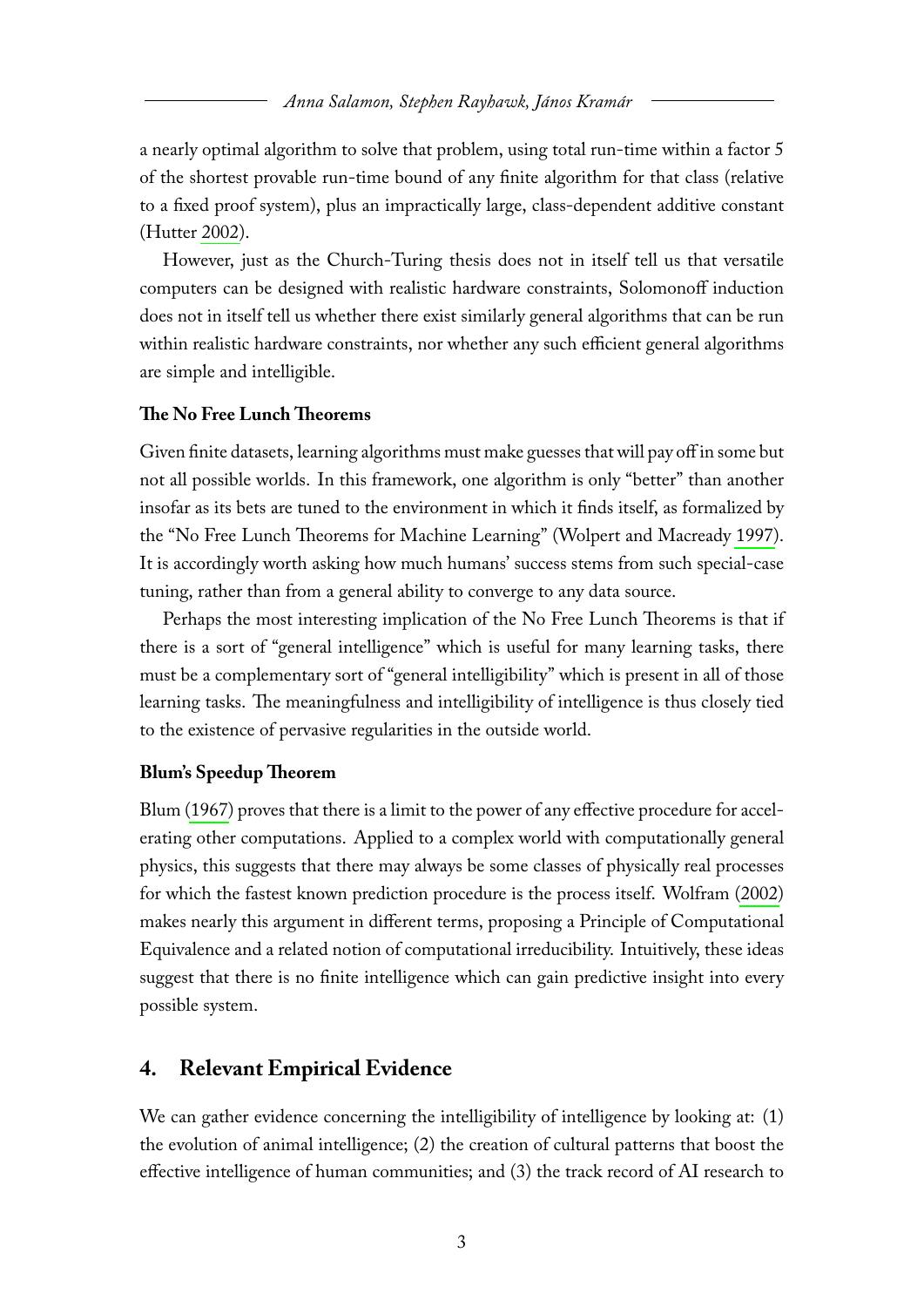#### How Intelligible is Intelligence?

date. In all three cases, we can ask how much engineering effort was needed to create the observed intelligence, and to what extent that engineering effort made use of simple, domain-general methods (rather than an accretion of uninterpretable, situation-specific tricks).

For example, if intelligence is highly intelligible, one might expect that evolution could evolve a more intelligent creature by simply adding more copies of existing brain structures—much as one can create a faster parallel computer by adding more circuits of a fixed design. Conversely, if intelligence were relatively unintelligible, to increase intelligence one would need to painstakingly identify new special-case tricks. One should in this case see no simple mutations that substantially increase intelligence, much as there is no simple edit that, when performed on the first half of the Manhattan phone book, produces the many thousands of phone numbers needed for the remaining half.

Research suggests that brain size correlates with intelligence within humans (McDaniel [2005\)](#page-7-9), within rats (Anderson [1993\)](#page-7-10), and across species (Deaner et al. [2007\)](#page-7-11). These findings are evidence for the intelligibility of intelligence.

Further evidence toward the relative intelligibility of intelligence is provided by the fact that complex learning evolved separately in widely divergent animal lineages, including cephalopods, corvids, parrots, elephants, and primates (Emery and Clayton [2004;](#page-7-12) Roth and Dicke [2005\)](#page-7-13). This convergent evolution is evidence that, if one starts from the flatworm-like common ancestor of humans and cephalopods, complex learning is relatively easy to invent. On the other hand, preliminary evidence suggests that evolving nervous systems in the first place could have required a combinatorially unlikely coincidence that does not occur on most worlds with life, and that we observe only because of anthropic effects (Hanson [1998\)](#page-7-14).

Human brains excel at ancestral tasks such as visual processing and navigation, far outperforming current AI programs in most tasks, but often struggle with evolutionarily novel challenges such as extended mental arithmetic. This pattern of strengths and weaknesses can be understood as a result of using developed competencies to emulate absent ones; e.g., mechanisms for processing visual imagery can be applied to manipulate complex abstract concepts through analogy and visual symbols (Pinker [2010\)](#page-7-15). This suggests both that specific cognitive abilities evolve more easily than does general-purpose thinking skill, and, given the convergent evolution of complex learning in many lineages, that many different specific cognitive abilities can be used to approximate general intelligence.

Human culture arguably presents a similar picture. Simple, intelligible innovations such as the scientific method and market economics have substantially boosted the effective intelligence of human communities—but so has the gradual accretion of such special-case technologies as potato farming, plastics, or the Arabic numeral system. And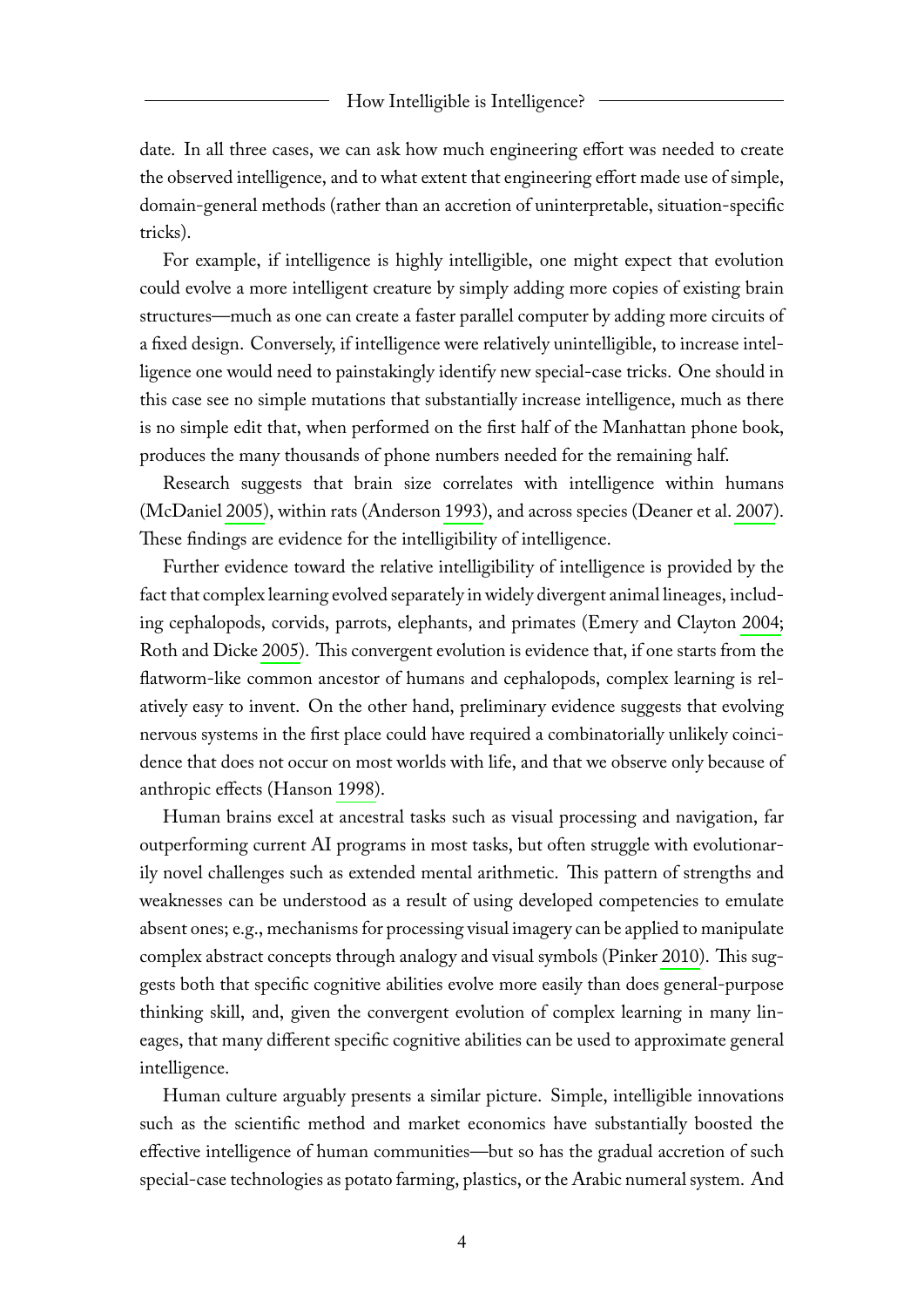again, in AI, progress to date has come at times through general-purpose structural innovations (e.g., Bayesian decision networks), and at times through the accumulation of special case tricks (e.g., the Google PageRank algorithm).

# **5. Import**

The above theoretical and empirical results weakly suggest that methods for designing artificially intelligent systems may be relatively intelligible, and thus that takeoff trajectories may be relatively abrupt. While the evidence favoring intelligibility is, for now, extremely preliminary, there are several routes open for obtaining better evidence, including animal intelligence research, research into the quantitative usefulness of different human cultural innovations, and research into practical approximations of "universal induction" algorithms such as AIXI.